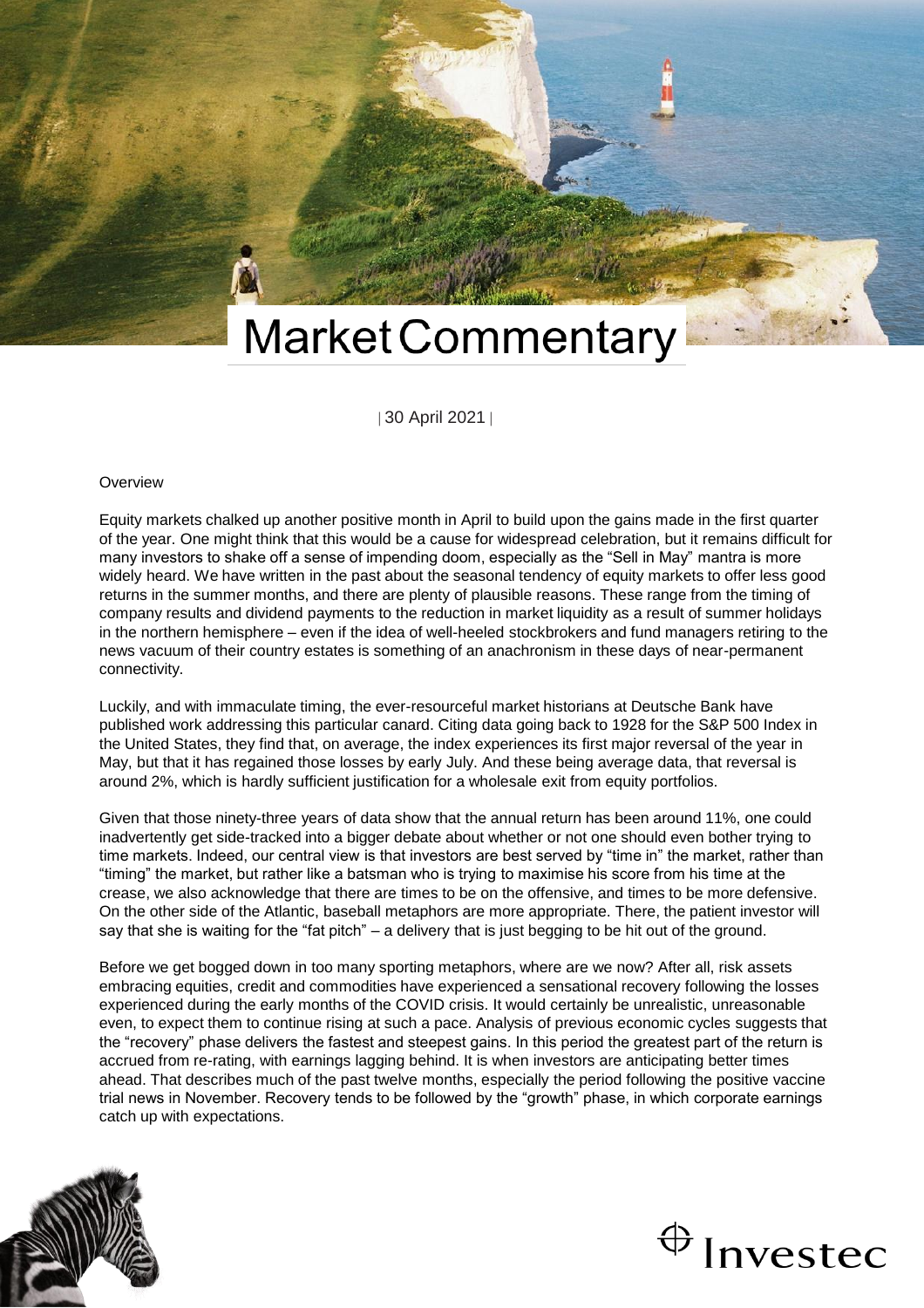Valuations tend to drift lower now, but, overall, markets can still move higher, even if at a slower pace. Historically, this period has been longer than the recovery phase. That would appear to be where we are now. Progress will be more pedestrian, rather as it feels to be driving in a 30 mph zone after leaving the motorway – but it will be progress nevertheless. Although there will be the odd speed bump to negotiate.

We have written at length in previous commentaries about the main forces behind the recovery in markets, with monetary and fiscal policy to the fore. Although we do not anticipate an abrupt withdrawal of support on either front, it will be difficult for either central banks or finance ministers to be as incrementally generous as they have been in the past year. Thus what are known as the monetary and fiscal impulses will begin to flatten out. Again, this tends to be associated with periods of lower, but not necessarily negative, returns.

The outlook for inflation continues to be at the centre of the investment debate, especially as it will have a strong bearing on future monetary policy. As a reminder, central banks, with the US Federal Reserve to the fore, are currently in a mood to welcome a bit more inflation if it is a symptom of the higher levels of economic growth required to deliver full employment. Indeed, after a decade or more of failing to achieve average inflation close to its preferred 2% target, the Fed is now planning to let inflation "run hot" for a period to make up for previous shortfalls. The challenge will be in judging when "hot" is at risk of turning to "scalding". Well anchored inflation expectations have been one of the main foundations of a golden period for financial assets. Allowing expectations to become unmoored would threaten that equilibrium. In the short term, it is widely expected that measures of consumer price inflation will spike up owing to weak comparative readings in 2020. Re-emergence from lockdowns will also boost demand in a world where supply chains remain disrupted and labour shortages are already being reported in, for example, the hospitality trade. Key central bankers currently consider this expected jump in reported inflation to be "transitory", although we will probably have to wait several months to be sure.

Meanwhile there is an increasingly vocal segment of economists, strategists and investors who believe that we are on the cusp of a commodities "supercycle", which will be driven by a combination of resurgent demand, especially for investment in the green economy, and constrained supply. This narrative cannot be ignored. The Democratic Party in the United States is leading the charge in the battle against climate change, and has proposed to spend trillions of dollars over the next decade on that front. Meanwhile, resource companies have found virtue in greater capital discipline since the last commodity bust in 2015, and very little new supply is in the pipeline. With a helping hand from a La Niña weather event which has propelled certain food prices higher, the Bloomberg Commodities Index has risen 52% since its COVID trough in 2020. While that might sound unrepeatable, it still leaves the index some 60% below its last cyclical peak in 2008. We feel that there is, for now, insufficient evidence for us to subscribe to the supercycle theory, or to make it a key component of portfolio construction, but there is no doubt that there are grounds for some inflation hedges to be introduced, and also to be acutely aware of the domino effects that might flow through corporate margins and consumer prices.

We will conclude this section with our current opinion on the COVID crisis. Our central view remains that the scientific community has delivered us the tools to contain COVID, although we also acknowledge that the virus is now endemic and that we will be managing it for the duration of what can be considered any reasonable investment cycle. Insufficient vaccine supplies, challenging distribution logistics and unwillingness to be vaccinated are the key impediments to faster containment. And then there are the



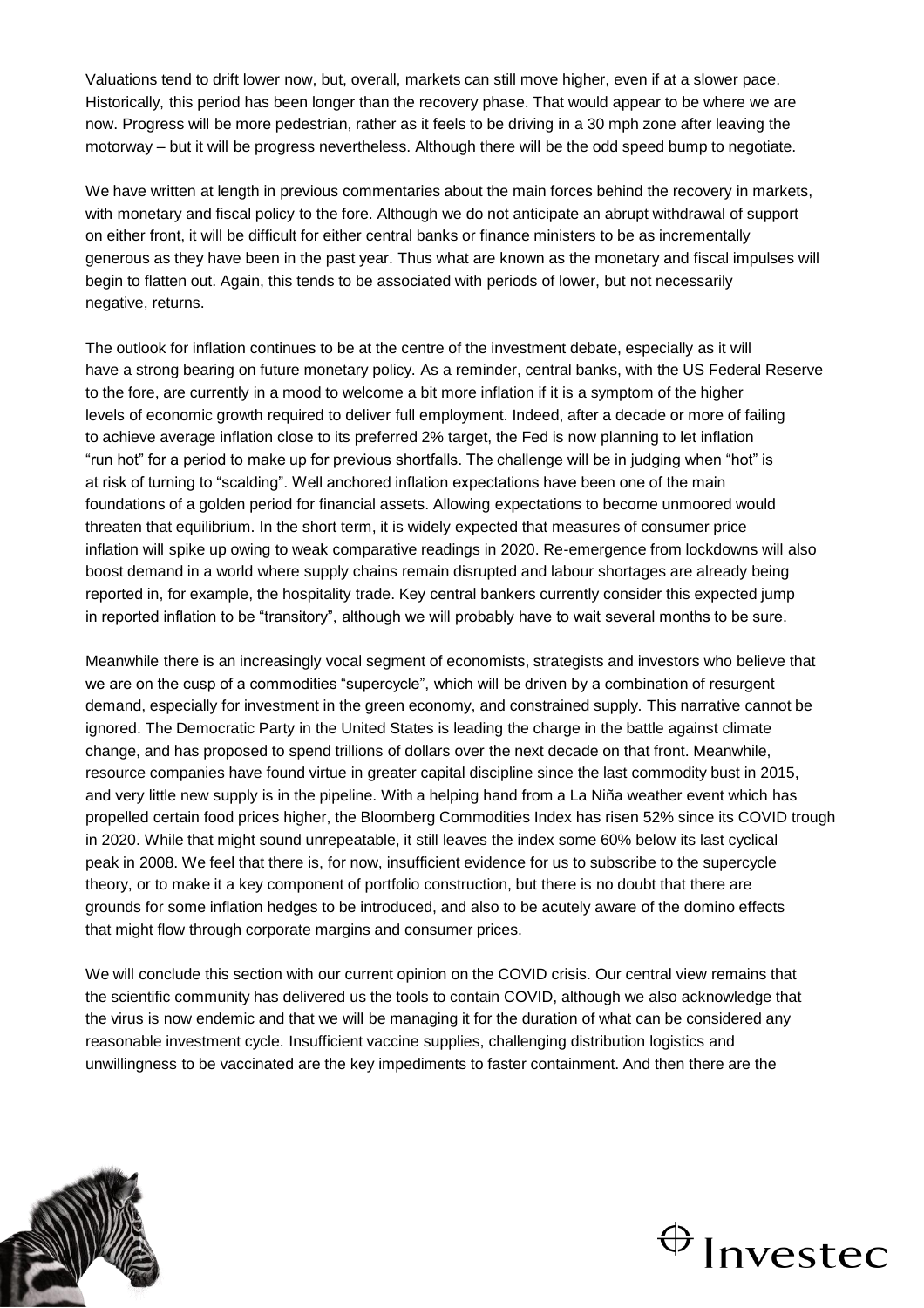variants. These, perhaps, represent the greatest risk, especially if they evolve in such a way as to make current vaccines redundant, although in this respect, too, it seems that new vaccines can be quickly developed. Therefore we currently expect a gradual re-opening of the global economy rather than a "big bang", and are aware of the risk that the return to previously normal social conditions is unlikely to follow a straight path.

## Markets – US

April witnessed a subtle change in the fortunes of the various elements of the equity market, with the NASDAQ Index, which is comprised generally of faster-growth companies, especially in the Technology sector, making something of a comeback. Until mid-March the Russell 2000 Index of smaller companies had been by far the strongest performer, eclipsing the S&P 500 Index. This was a function of the expected greater leverage to the re-opening of the economy, as well as a lower exposure to "long duration" businesses whose valuation was put under pressure by higher bond yields. While the Russell 2000 remains ahead for the year, the relative performance gap has closed substantially. Those long duration companies were certainly helped by lower bond yields after Easter, but not to be ignored was the phenomenal first quarter reporting period, when market leaders Apple, Microsoft, Alphabet, Facebook and Amazon all surpassed expectations. In fact, of the 252 constituents of the S&P 500 to report earnings to the end of April, 86% have beaten consensus forecasts, delivering overall earnings growth of 57% - some 25% higher than expected.

### UK

A similar relative performance can be seen in the UK, with the FTSE Small Cap Index delivering a total return of 15.5% so far this year to the end of April, versus 9.3% for the FTSE 100. The post-March rotation in favour of longer duration stocks was not so evident in the UK indices given the continuing paucity of Technology companies. This relative shortfall is something that the London Stock Exchange is trying to rectify by persuading new innovative companies to list in London. The first big name to arrive was home delivery pioneer Deliveroo, and that has been something of a disaster, given that the shares trade around 31% below the offer price. More successful was the listing of Darktrace, a company involved in cyber security. The shares trade at a 32% premium to the offer price. While the Technology sector still accounts for just 1% of the current market capitalisation, we look forward to being offered a wider choice of opportunities in the years ahead, although all new arrivals will have to be judged on their merits and valuations.

### Europe

Europe continues to grapple with the latest COVID wave, but its equity market (as represented by the Euro Stoxx 50 Index) continues to hover close to the top of the leader board in terms of year-to-date performance. The fact that this is happening despite the euro zone falling back into recession during the first quarter once again demonstrates the forward-looking nature of financial markets. The latest round of Purchasing Manager Indices generally pointed towards a more optimistic view of the future as well. We continue to view European equities as favourably exposed to the gradual re-opening of the global economy. Politics are a potential banana skin, with elections due in both Germany and France in the next twelve months. But at least there is limited risk of any prospective results leading to a break-up of the European Union.



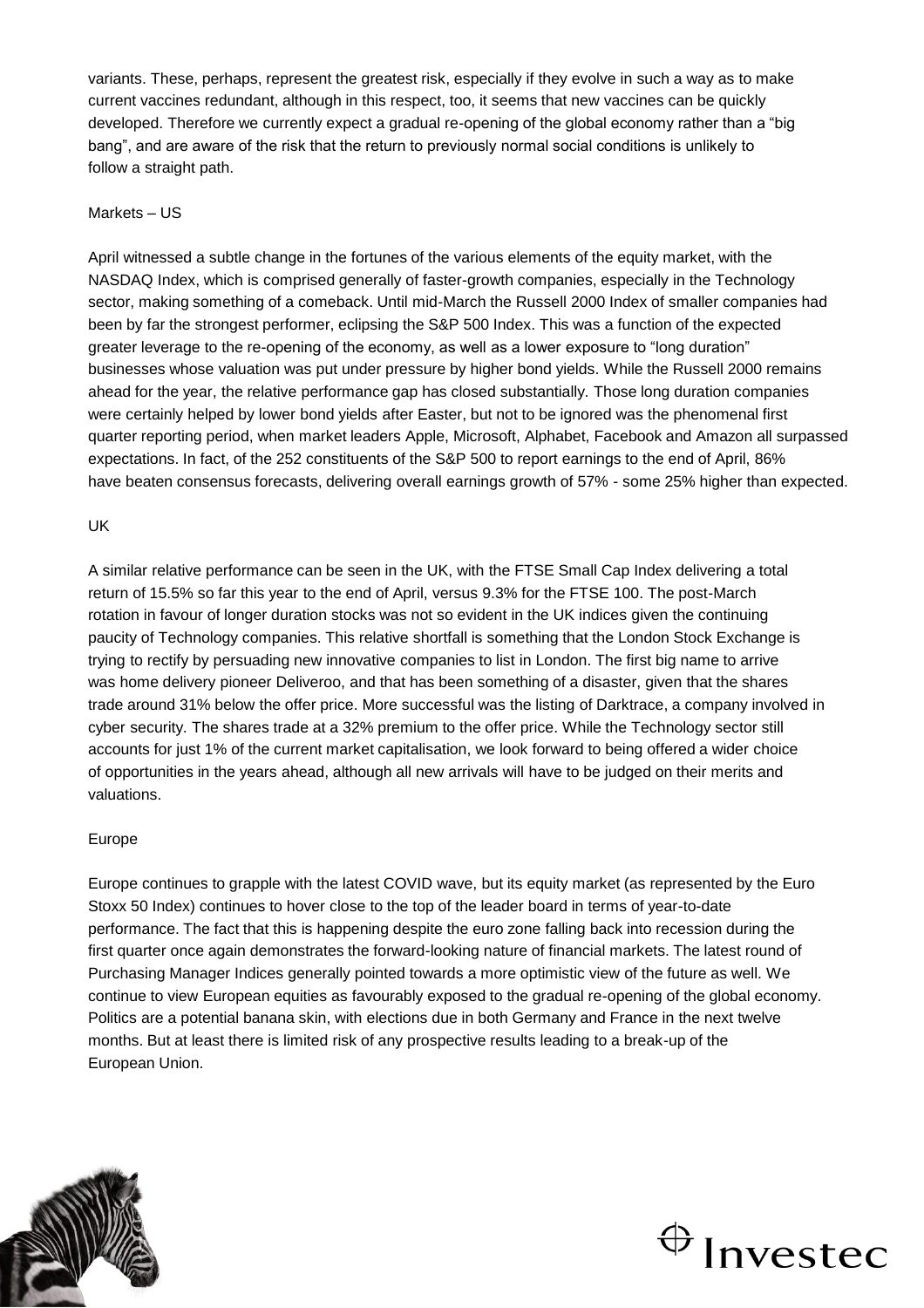# Emerging Markets

We return to the subject of the composition of the Emerging Market index with more detail. In 2008, Energy and Materials accounted for 37% of the index. Now they comprise just 13%. The degree of heavy, capital-intensive cyclicality within EM indices is nothing like it was. On the other hand, companies classified as Technology and Consumer Discretionary now make up 51% of the index, versus 26% in 2008. This means that the index is much more vulnerable to higher bond yields than it was in the past. Indeed, historically, higher bond yields might have been seen as a benefit. The dominance of China is also a factor, along with its politics. A less lenient attitude towards technology entrepreneurs has been followed by the threat of tighter restrictions on the financial arms of thirteen key companies. While in the long run we are willing to take at face value the promise that this will ensure more sustainable growth and less risk of a "boom and bust" cycle, the move reduces more immediate growth prospects and creates uncertainty around levels of profitability. On the geopolitical front, China's incursions into Taiwanese airspace continue to be unsettling. While escalation into a full-on war, with the United States entering to defend Taiwan, remains a low probability event, it would certainly be highly impactful, and in a very negative way, especially as Taiwan is a key global producer of semiconductor chips, which are already in short supply.

# Fixed Income

Bond markets enjoyed a period of stability in April, having been under pressure for most of the first quarter. The yield on the key US 10-year bond fell from 1.74% to 1.63% during the month. Hardly a bull market, perhaps, but remember that in the first quarter the yield had risen from 0.92% in response to rising inflation expectations. Not only were investors anticipating a re-opening of economies, but Joe Biden also added some fuel to the fire by introducing a further \$4 trillion investment plan hot on the heels of his \$1.9 trillion COVID stimulus package. We have not witnessed such fiscal largesse since at least the "Great Society" of Lyndon Johnson, or even the "New Deal" of Franklin D. Roosevelt. Given that economic growth forecasts continue to rise along with those inflation expectations, many commentators have been at something of a loss to account for the latest dip in yields. One reason cited is that US pension funds' solvency has been greatly improved by the equity market rally. Consequently, managers are shifting equity holdings into long-term bonds to de-risk the liabilities. That is prudent. Continued central bank purchases are also a consideration. Just as probable is the fact that Treasuries were heavily oversold, and were due a break. In the UK, the 10-year Gilt yield was effectively unchanged at 0.84%, while Germany's Bund saw its yield rise from -0.29% to -0.20%. It remains difficult to see much value in government bond markets, although they continue to offer an insurance policy against any sort of economic setback.

UK Gilts have delivered a total return of -5.14% over the last three months and -7.79% over the last year. Index-Linked Gilts returned -2.52% and -1.97% over the same respective periods. Emerging Market sovereign bonds produced a total return of -2.95% in sterling over the three months to end April (+2.79% over 12m). Global High Yield bonds delivered +0.27% (+10.96% over 12m).